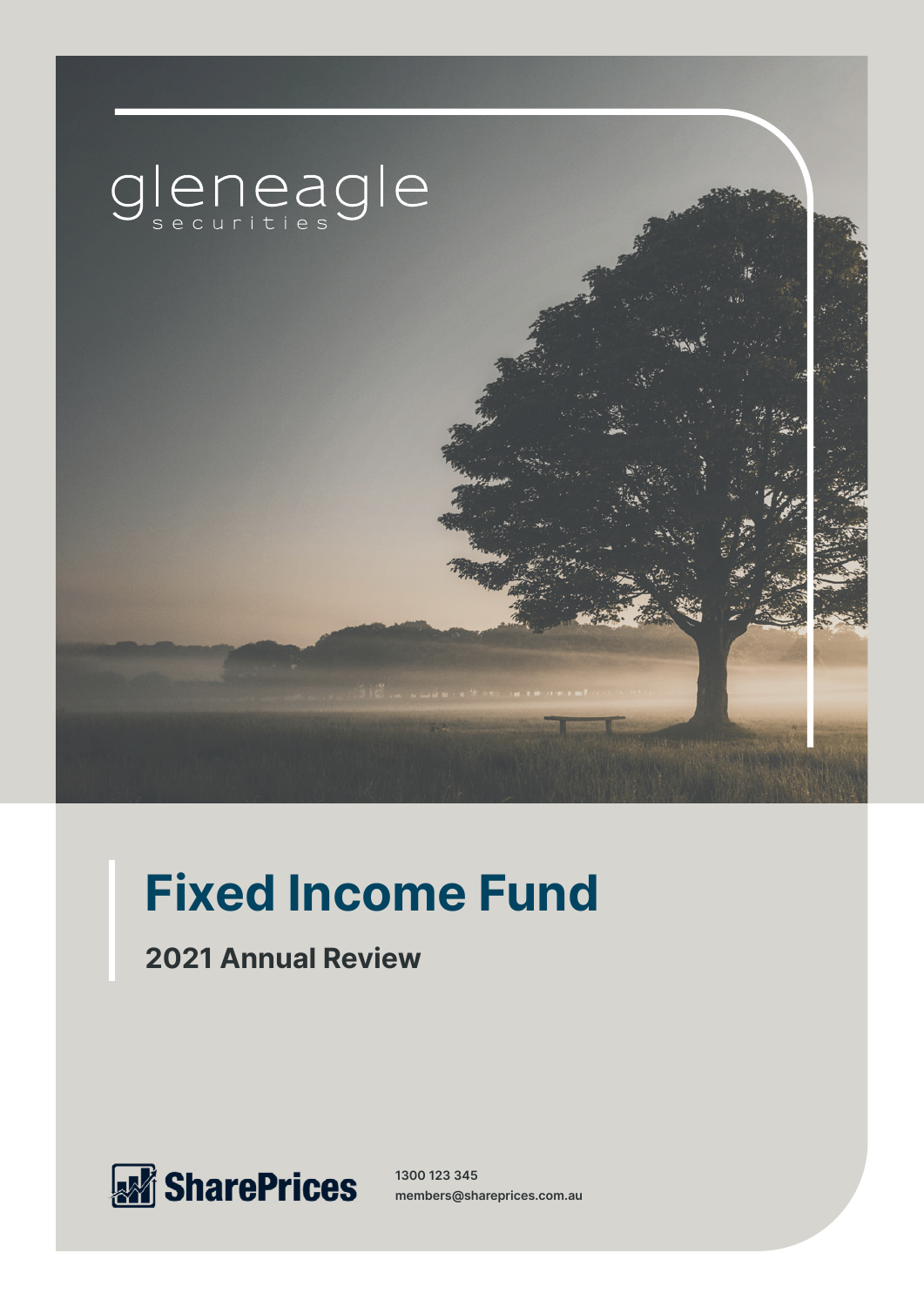## **Fund Overview**

The Fixed Income fund's point of difference is the variety of return sources it uses to deliver its investment objective. It seeks to protect investors against inflation risk by using specialised techniques, which enable the hedging of inflation. The fund also utilises the skill set of the manager, Fortlake Asset Management, to run overlay, arbitrage and offer short-term credit strategies.



| Gleneagle Investment Trust   Retail Offer |                                                                                                                                                           |
|-------------------------------------------|-----------------------------------------------------------------------------------------------------------------------------------------------------------|
| Name of Class                             | <b>Fixed Income Fund</b>                                                                                                                                  |
| <b>Asset Class</b>                        | Short Term Fixed Income                                                                                                                                   |
| <b>Target Returns</b>                     | Targets a return for investors to receive<br>a consistent distribution of income of<br>5% p.a*                                                            |
| <b>Investment Manager</b>                 | Fortlake Asset Management                                                                                                                                 |
| <b>Responsible Entity</b>                 | Gleneagle Asset Management Limited                                                                                                                        |
| Administrator                             | Apex Fund Services Pty Ltd                                                                                                                                |
| Custodian                                 | J.P.Morgan & Gleneagle Securities<br>(Aust) Pty Ltd                                                                                                       |
| Withdrawals                               | Monthly applications & withdrawal<br>requests                                                                                                             |
| <b>Distributions</b>                      | Monthly                                                                                                                                                   |
| Reinvestment                              | Monthly distribution can be reinvested                                                                                                                    |
| <b>Unit Pricing</b>                       | Monthly                                                                                                                                                   |
| <b>Minimum Investment</b>                 | \$50,000 (no maximum)                                                                                                                                     |
| <b>Establishment Fee</b>                  | Nil                                                                                                                                                       |
| <b>Contribution Fee</b>                   | Nil                                                                                                                                                       |
| <b>Withdrawal Fee</b>                     | Nil                                                                                                                                                       |
| <b>Termination Fee</b>                    | Nil                                                                                                                                                       |
| <b>Management Fee and Costs</b>           | 2.2%                                                                                                                                                      |
| <b>Manager Performance Fee</b>            | Nil                                                                                                                                                       |
| Buy / Sell Spread                         | $0.00\%$ / 0.15%                                                                                                                                          |
| <b>Investments</b>                        | <b>Bank Deposits &amp; Term Deposits</b><br>High-Grade & Investment-Grade Bonds<br><b>Asset Backed Securities</b>                                         |
| <b>Risk</b>                               | Refer to PDS                                                                                                                                              |
| Reporting                                 | Confirmation statement upon account<br>opening, transaction statements, annual<br>distribution, holding and tax statements,<br>online account statements. |

### **Credit Rating**





#### **Market Exposure by Country**



### **Market Exposure by Sector**

**Basic Materials** Communications Consumer, Cyclical Consumer, Non-Cyclical Diversified Energy Diversified Banking Inst Commer Banks Non-US Commer Banks Eastern US Insurance Diversified Finan Serv REITS Real Estate Industrial Technology Utilities



^Past performance is not indicative of future performance. \*Targeted return provides an indication of what the fund aims to achieve. There is no guarantee this target return will be achieved. Fund inception is 18th May 2021.

#### **SharePrices** k.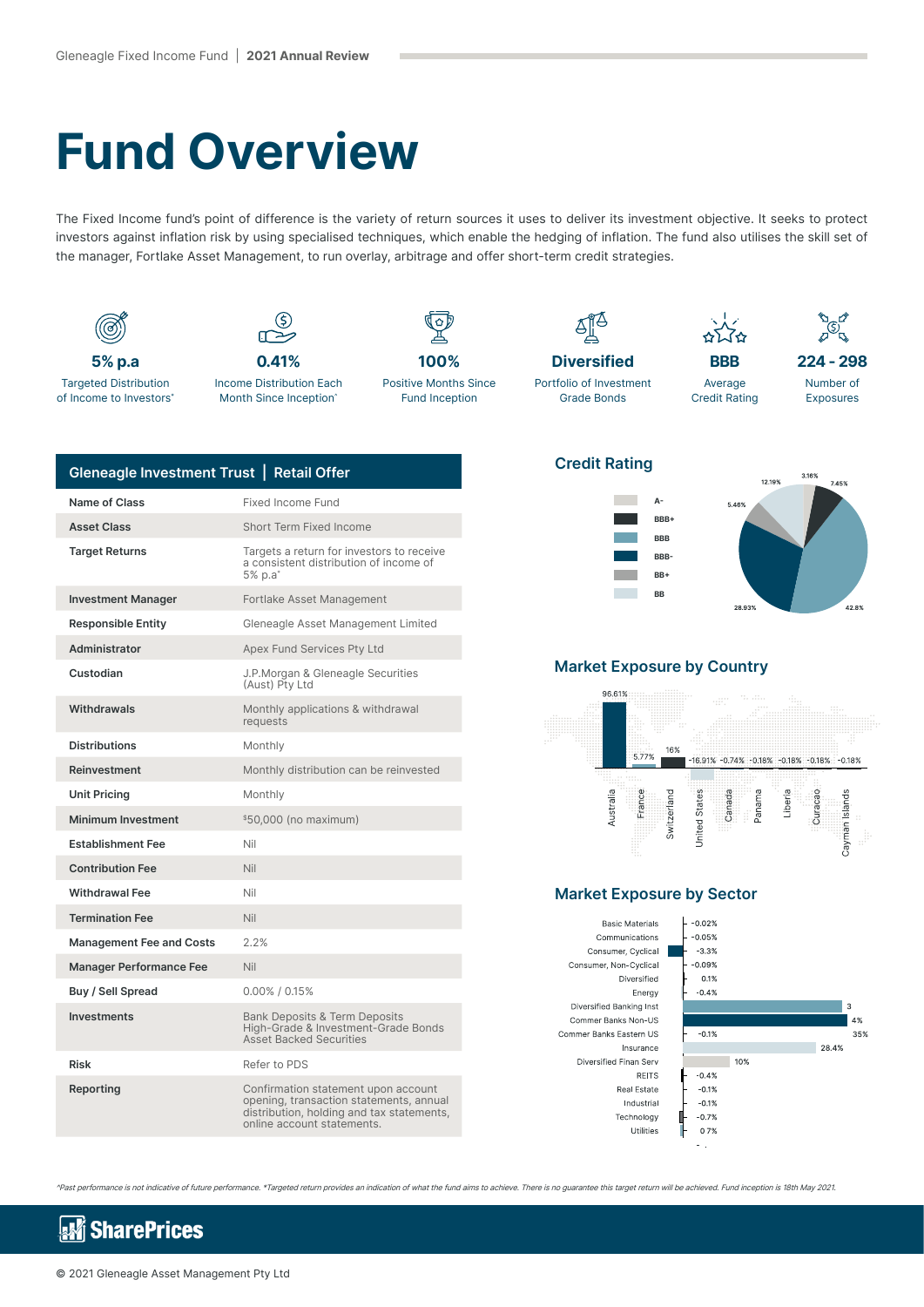

# **2021 Annual Review**

Author: Dr Christian Baylis

## **One Year On**

We set out on a path to attract investors that shared a different and refreshed vision of the asset class, with the expectation of a very slow uptake at the outset due to the unique approach, followed by a more loyal long-term following. We were mindful that such an approach would warrant paying the price up-front to develop something necessary and different, therefore seeking to hockey stick our business case in the outer years. Pleasingly that was not the case, with our movement into core markets now 3-4 years ahead of schedule. Contracted FUM has now surpassed \$1b in our first year. A great start and worthy milestone to reflect upon for all those instrumental in the formation of the business.

## **Philosophically Speaking**

A philosophical perspective is an important part of any investment process, so unsurprisingly, we are often asked to articulate our views on this particular topic. However, I thought it would be worthwhile delving into this a little more deeply as its relevance and its true effect on actual outcomes depends on a variety of factors. In many ways and across many institutions, the investment philosophy is a constructed process that lacks authenticity. Often left to the marketing department to formulate, its essence and true meaning tend to have little buy-in from the investment personnel. What you tend to see is that philosophies are very idealistic, overarching, long term in their ideal but in many instances get eroded by the day-to-day friction of team dynamics, personality, bureaucracy, or hidden ulterior beliefs. Take, for example, an institution that has not changed its philosophy for 20-30 years. Can we truly believe everyone that goes in and out of that turnstile was a true convert to the philosophy that was thrust upon them… The cornerstone of the business should, in fact, be an authentic philosophy and one that you believe in, perhaps obsessively. In turn, this attracts people who see the merit in that way of thinking and hopefully want to come along for the ride. Importantly, this doesn't come at the exclusion of diversity of thought and more constructive approaches. From our perspective, this should be a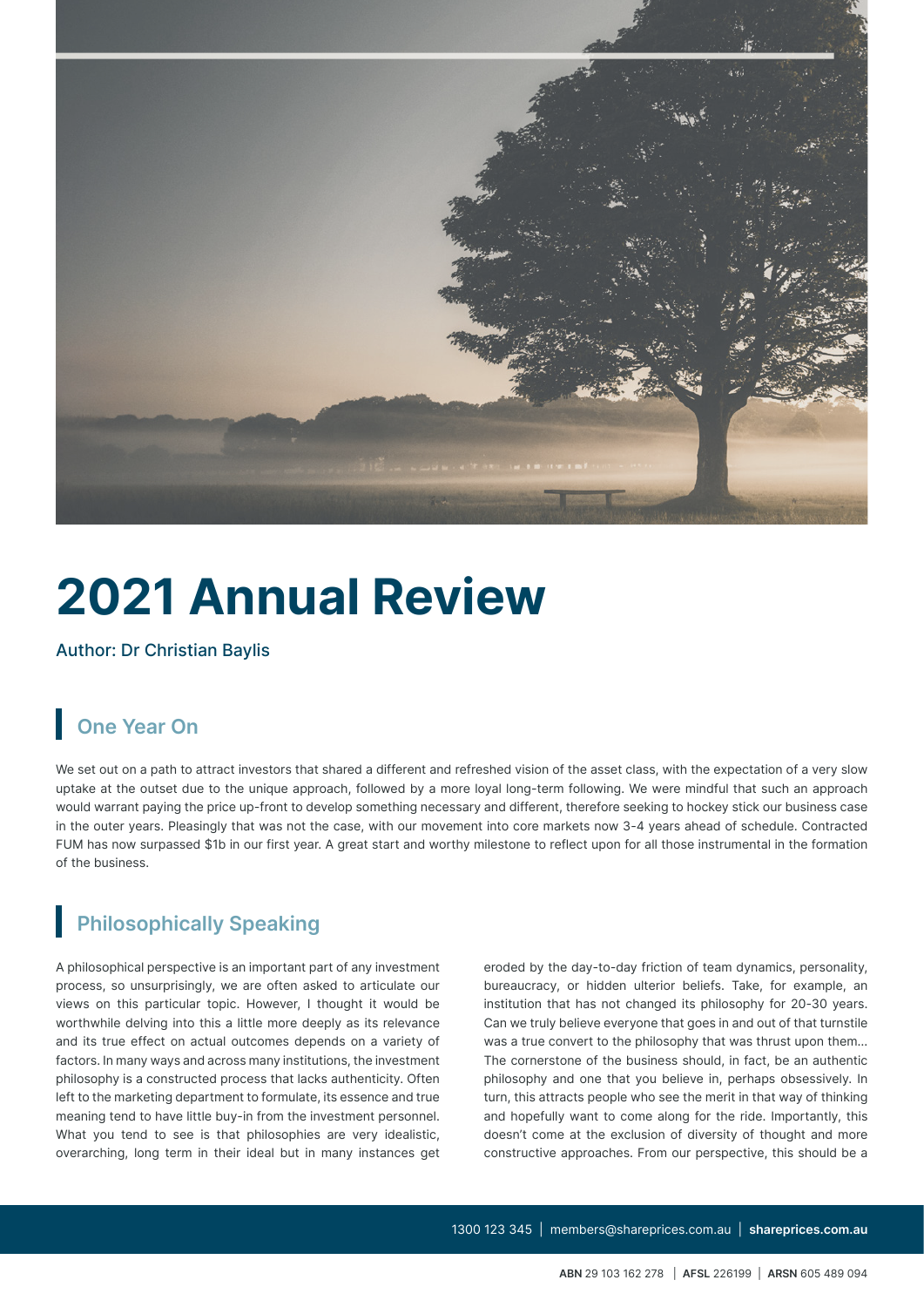view of the world and set upon a vantage point that enables the conduct of a true and authentic investment process, based on a genuine belief system that is grounded in merit and tortured under the weight of fact-sensitive analysis.

Informal conversations and unscripted ideas about true beliefs are very telling in the context of how asset managers act on a day-to-day basis. I don't know an asset manager that looks at their Due Diligence Questionnaire (DDQ) daily and benchmarks their every action against the stated philosophy on page one. Therefore, what you truly believe and what drives your shortterm cognitive reality is very much where your philosophy should come from. This will ultimately become an ex-post philosophy if constructed authentically. By implication, it requires a lived experience as part of its creation, and that cross-section of experience can be very significant if acquired over tumultuous periods. Identification of this philosophical construct formulates the core of the belief system. This is further solidified through the day-to-day, embedding the belief system into the firm DNA, and in turn it should be representative in the results.

You see, asset managers obtain the investing constituency they deserve. A good place to start is setting up that relationship with realistic communication and outlining the limitations of what we can do. Suppose we were to focus our communication on short term results, eternal optimism and knowing everything with utmost confidence. We will attract those exact same investors focused on those very same factors. This leaves us indulging the human

desire for more assured outcomes – a false narrative indeed. In practice, this communication extends beyond the range of possible outcomes, acknowledging that we will face outcomes that may enter unknown territory from time to time. It is far more important to focus our strategic processes north and south of the central estimate, not east and west along the "jackpot line". Investment decisions based on tempestuous desire shouldn't find a home if the starting point acknowledges the treachery of overconfidence, moreover, the inevitable sequence of missteps that will follow. Analogous is the pandemic, for which we remain acutely focused on "crystal-ball-itis", with it spreading rapidly along a hyperbolic curve and clustering around the central banking community at present. Within the realm of investment communication, we present informed guidance to our investing constituency. Still, as with all asset managers, we encourage you to treat such opinions and guidance with due caution and a healthy level of inquisition. We can deepen the understanding by identifying and establishing that some things can only ever be partially explained. The plausible range of actual outcomes will be time-dependent and subject to various unknowns; you should know this and invest on that basis. A deluded investor class will leave at precisely the wrong time. They will leave disappointed and disrupt the ecosystem of those who accept a world of opportunity swamped by the possibility and plausibility of alternative outcomes. By focusing our investor class on the key points of uncertainty and return, or better still, the "unreal" return, we hope that you as investors have all that you require to make an educated decision.

## **A Fruitless Game of Ruling Out**

As we look back at 2020-2021, communication was the key policy weapon in a world where the interest rate ammunition was fully depleted. In hindsight, communication became the central tool as many of the lived experiences on other policy options were largely ineffective. A key plank of those alternative policies was centred around forward guidance of the interest rate path. We now know this as a policy option has questionable benefits and poses significant credibility risks. On balance, a policy with net negative benefits.

Firstly, using communication as a policy tool deliberately takes the emphasis away from the macro signals we use to analyse the economy's health, emphasising the discretionary power that central bankers have. The objective here is to desensitise markets from the macro signals they typically rely upon. Encouraging behavioural change based on communication rather than the price of money is a novel idea and not commonly seen over a supa secular time horizon. In practice, this means convincing markets that the reaction function has changed and that, for now, it is somewhat looser than it once was. In more pointed terms, you reduce uncertainty about the direction of interest rates to achieve your policy objectives. For example, by reducing uncertainty

around which way you may move interest rates over a set time frame, the question of variance becomes less important than the question of timing. At present markets are very much focused on timing and less so on direction. Central banks have navigated the current state of play through communication. A curious case was when Governor Lowe recently commented that interest rate hikes could plausibly increase in 2024 but made no mention that they could plausibly increase in 2022 despite the current high probability in market pricing for a 2022 increase. We know this is an asymmetry of communication, as the plausible outcomes of raising in 2022 and 2024 are almost equal in practice.

The real-world implication is that consumers may make many decisions based on the communication, irrespective of what the macro data may inform. The most obvious is purchasing decisions contingent on the cost of money, such as a house purchase. Knowing this, one must wonder why central bankers have moved into the world of 'rule-in, rule-out' without considering the implications for risk markets and consumers when making these statements. In recent history, we have seen central banks 'rule out' negative interest rates. This puts 'at the margin' upward pressure on the currency, which reduces inflation due to currency

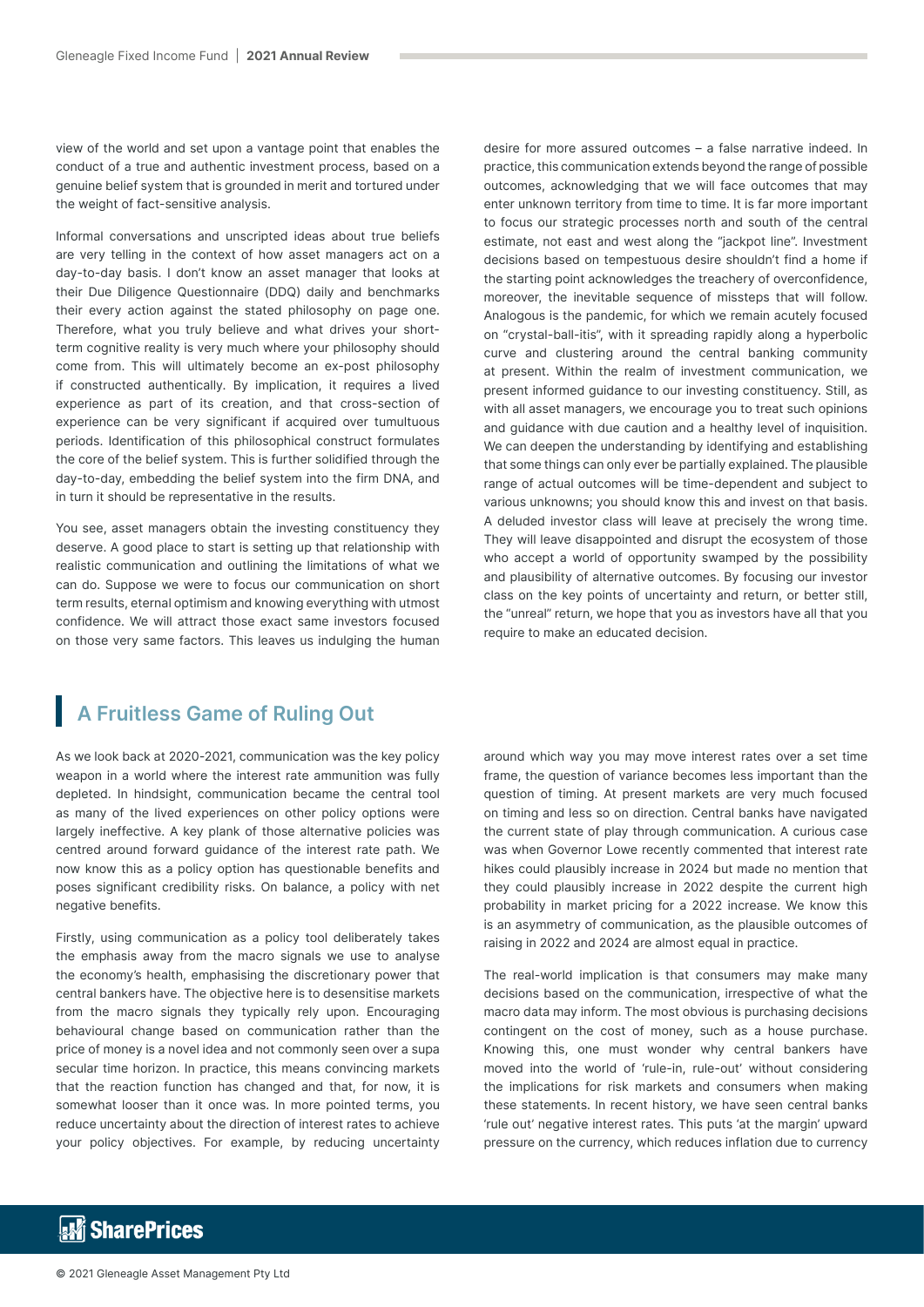effects, moving it away from the central banks' objective of 2-3 percent. Ruling-out negative interest rates or an increase in 2022 might sound logical and indeed justified based on the empirical understanding of the real-world implications to date. But, whilst the evidence is unsettled on these particular topics, the world is a highly uncertain, so keeping risk-based premia in markets only serves to help the central bank achieve its policy objectives.

Simply put, it increases the 'chance' that the central bank does not have to take such extraordinary steps as it enables risk premia via currency or interest rates to do some of the heavy lifting despite the underlying intention of the central bank. We are seeing a belated reckoning on this point with some central banks, such as the Bank of England, abandoning forward guidance which is now being heavily critiqued as a policy tool. Moreover, the Federal

### **Wishful Thinking**

A confusing narrative around inflation continues to pop up despite clear evidence that lockdowns worsen supply chain issues definitively. On the other hand, the demand side is becoming immune to lockdowns as savers fatigue sets in, i.e., people want to spend but, in many cases, can't due to structural limitations imposed due to the pandemic. Furthermore, people want to spend the bounty received from the transfer system, and with inflation running at over 6 per cent in much of the developed world, they will lose it pretty quickly in real terms if they don't. It has also been argued that monetary policy is the incorrect tool to address temporary price shocks because price pressures are transitory. This is a confused logic as shocks, by definition, are always temporary and fade over the passage of time. Central banks are meant to respond to shocks, that is the remit that comes with delivering price stability. Macroeconomic models for inflation typically have controls in them which allow for shocks, and in all cases, monetary policy reacts to those shocks as a control. Ignoring a shock because of temporary gut feel is not a policy prescription; hope is no strategy when it comes to inflation. If there was no reaction function in those models, forecasted CPI becomes unmoored and breaks away from the targeting regime. Moreover, inflation expectations become unmoored, CPI volatility ensues, and we find ourselves in an inflation rodeo of sorts. When central banks don't respond to inflation shocks, we have very good evidence and clarity of what follows. A litany of historical precedents should serve as a strong warning to begin risk mitigation against such an outcome.

From a positioning perspective, this is the gift that keeps on giving for those willing to step in on the short side of rates or inflation markets. In our view, central banks are confusing transitory and 'cumulative' and ignoring the cumulative impact of continued lockdowns on supply chains. The clear anecdotal evidence suggests fundamental shifts in the way front line retailers are Reserve has made pointed comments on the topic, and the RBA has in effect abandoned its forward guidance policy mid-stream with the disbandment of the 3-year target yield strategy.

The disparity between central bank guidance and market pricing can be used as a barometer on the perceived credibility of the central banks' future actions. Markets are attuned to every word the central banker speaks; don't throw it away when you need it the most, especially when it helps deliver the outcomes you need. Ruling out an action, coupled with potentially undelivered statements of overconfidence, can slowly erode the future potency of the communication tool. Central banks are walking a fine line here and risk being forced into a more limited suite of tools for future crises. It is clear they are losing the war.

stocking inventory, moving from 'just in time' to 'just in case' – this is not in the official data yet. This subtle difference has significant pricing implications for 'at the docks' inflation and serves to put a significant and extraordinary amount of pressure on an already weak supply chain. If anecdotal is not your thing simply look to the Chinese PPI numbers as ground zero for global Producer Price Inflation (PPI), now running at 13.5 per cent and trending above 9 per cent for the last 6 months. These numbers have typically struggled to get above half a percent in more normal times. If you have heard the term 'costpush' – the former stated is the cost. and the retailers are clearly now doing their bit on the push – the push will take time. The more sophisticated and significant inflation models work off a mark-up over cost – such as the widely used mark-up model. If China was ground zero for the decade of disinflation we have seen, the counterfactual will apply in theory. To make matters more uncertain, many are now taking drastic steps to sand-bag future supply chain issues by onshoring much of the supply chain. This will move supply from low-cost scale producers such as China to subscale incubation zones, meaning that parts of the world are now starting to pay something akin to a supply chain insurance premium. This cost is still to be quantified, but safe to say, it only adds to the upside risks.